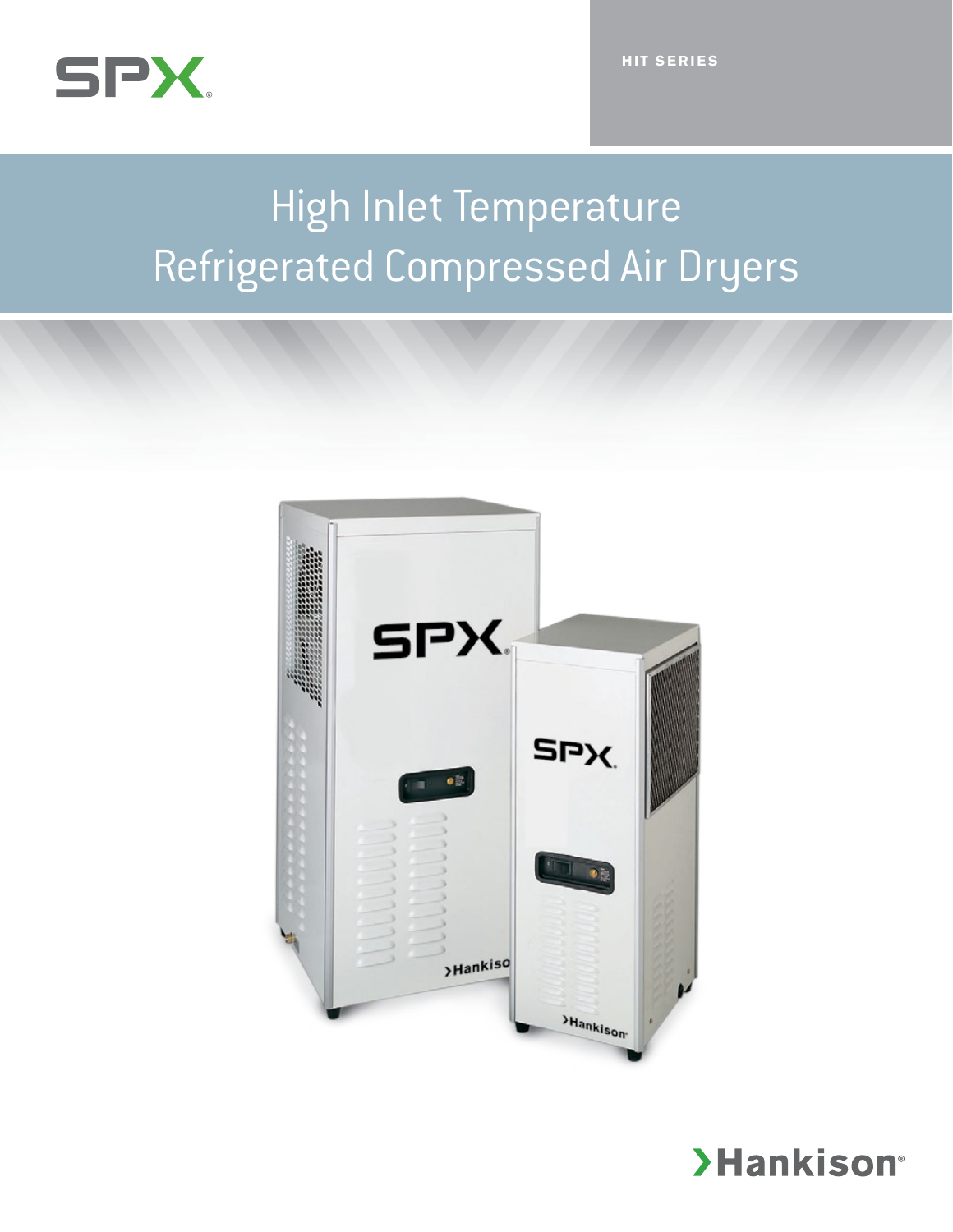# HIT Series

#### **COMPACT DESIGN DELIVERS SUPERIOR RESULTS**

This complete air treatment system replaces four separate components; the aftercooler, separator, dryer and filter, with one compact package.

The HIT Series dryers are ideal for auto body shops, auto service centers, commercial and industrial facilities currently utilizing 5 to 30 HP compressors. Guaranteed to cool, dry and clean your compressed air Hankison's HIT Series dryers are the smart choice

#### **CLEAN, DRY AIR DELIVERED**

- Cools: Accepts high temperature air to 180°F, 82°C directly from your air compressor
- Dries: Removes moisture and eliminates troublesome water from downstream air lines and equipment
- Cleans: Two stage integral 3 micron filter/separator removes solid contaminants and 60% of oil aerosols over a wide range of flows

Protects your investment in pneumatic equipment by making air tools last longer

### **DESIGNED FOR DURABILITY AND RELIABILITY**

#### **Easy to Select**

- Pre-engineered systems
- • Models matched to common compressor sizes
- Capacities also shown for units installed in systems with aftercoolers (100°F, 38°C inlet)

#### **Easy to Install**

- • Compact, free standing cabinet with feet saves valuable floor space
- • No separate components to pipe together, connect inlet and outlet connections to the air system, plug in and it's ready to operate

#### **Easy to Operate**

- • Continuously dries and cleans without adjustments
- • On/Off switch turns on all components
- • Fault Light indicates overload or system malfunction
- • Automatic refrigeration temperature control system maintains precise chilled air temperature, no need to adjust for load, ambient or seasonal changes and never freezes
- Fan switch allows operation in low (35°F, 2°C) ambients, saves energy at low loads
- • Allows compressed air equipment to work at peak efficiency

#### **Easy to Maintain**

- • Simple filter sleeve replacement
- • Includes cleanable refrigeration condenser filter and inlet strainer
- • Compact, highly efficient heat exchangers--no internal mesh to foul
- Hermetic refrigeration system requires no maintenance or adjustments
- Air-operated condensate drain automatically discharges water and oil from dryer without air loss
- Air reheated to save energy and prevent pipe sweating

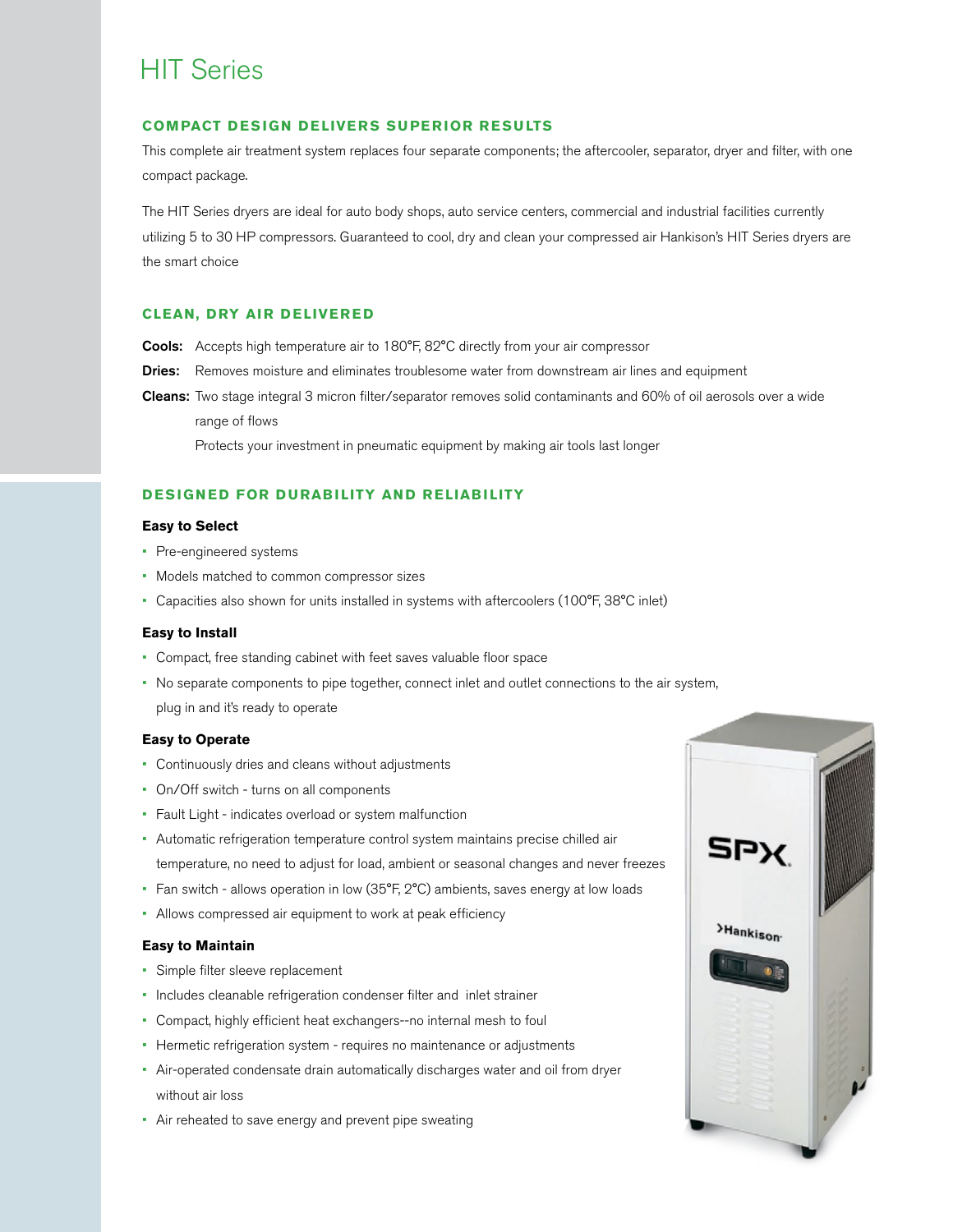## **CAPACITY FOR FLOWS BASED ON 180°F, 82°C INLET**

|               | <b>FLOW</b><br><b>CAPACITY</b><br><b>SCFM</b> <sup>1</sup> @ 175<br><b>PSIG</b><br>(12 KG/CM <sup>2</sup> ) |                 | <b>RECOMMENDED</b><br><b>AIR</b><br><b>COMPRESSOR</b><br><b>SIZE</b> |                     | <b>FLOW</b><br><b>CAPACITY</b><br><b>SCFM</b> <sup>1</sup> @ 150 |       | <b>RECOMMENDED</b><br><b>AIR</b><br><b>COMPRESSOR</b><br><b>SIZE</b> |       | <b>FLOW</b><br><b>CAPACITY</b><br><b>SCFM</b> <sup>1</sup> @ 125 |                     | <b>RECOMMENDED</b><br><b>AIR</b><br><b>COMPRESSOR</b><br><b>SIZE</b> |       | <b>FLOW</b><br><b>CAPACITY</b><br><b>SCFM</b> <sup>1</sup> @ 100 |                     | <b>RECOMMENDED</b><br><b>AIR</b><br><b>COMPRESSOR</b><br><b>SIZE</b> |                     |
|---------------|-------------------------------------------------------------------------------------------------------------|-----------------|----------------------------------------------------------------------|---------------------|------------------------------------------------------------------|-------|----------------------------------------------------------------------|-------|------------------------------------------------------------------|---------------------|----------------------------------------------------------------------|-------|------------------------------------------------------------------|---------------------|----------------------------------------------------------------------|---------------------|
|               |                                                                                                             |                 | <b>HP</b>                                                            |                     | <b>PSIG</b><br>(11 KG/CM <sup>2</sup> )                          |       | <b>HP</b>                                                            |       | <b>PSIG</b><br>$(9$ KG/CM <sup>2</sup> )                         |                     | <b>HP</b>                                                            |       | <b>PSIG</b><br>(7KG/CM <sup>2</sup> )                            |                     | <b>HP</b>                                                            |                     |
| <b>MODEL</b>  |                                                                                                             | $60$ HZ $50$ HZ |                                                                      | 60 HZ $\vert$ 50 Hz | 60 Hz                                                            | 50 Hz | $60$ Hz                                                              | 50 Hz |                                                                  | 60 Hz $\vert$ 50 Hz | 60 Hz                                                                | 50 Hz |                                                                  | 60 Hz $\vert$ 50 Hz |                                                                      | 60 Hz $\vert$ 50 Hz |
| <b>HIT20</b>  | 23                                                                                                          | 20              | 5                                                                    | 5                   | 22                                                               | 18    | 5                                                                    | 5     | 20                                                               | 17                  | 5                                                                    | 5     | 18                                                               | 15                  | 5                                                                    | 5                   |
| <b>HIT25</b>  | 29                                                                                                          | 24              | 7.5                                                                  | 7.5                 | 27                                                               | 23    | 7.5                                                                  | 7.5   | 25                                                               | 21                  | 7.5                                                                  | 5     | 23                                                               | 19                  | 5                                                                    | 5                   |
| <b>HIT35</b>  | 41                                                                                                          | 31              | 10                                                                   | 7.5                 | 38                                                               | 29    | 10                                                                   | 7.5   | 35                                                               | 27                  | 10                                                                   | 7.5   | 32                                                               | 24                  | 7.5                                                                  | 7.5                 |
| <b>HIT50</b>  | 58                                                                                                          | 58              | 15                                                                   | 15                  | 54                                                               | 54    | 15                                                                   | 15    | 50                                                               | 50                  | 15                                                                   | 10    | 45                                                               | 45                  | 10                                                                   | 10                  |
| <b>HIT75</b>  | 87                                                                                                          | 71              | 20                                                                   | 20                  | 81                                                               | 66    | 20                                                                   | 15    | 75                                                               | 61                  | 20                                                                   | 15    | 68                                                               | 5                   | 15                                                                   | 15                  |
| <b>HIT100</b> | 116                                                                                                         | 97              | 25                                                                   | 25                  | 108                                                              | 90    | 25                                                                   | 20    | 100                                                              | 83                  | 25                                                                   | 20    | 91                                                               | 76                  | 20                                                                   | 15                  |
| <b>HIT125</b> | 145                                                                                                         | 121             | 30                                                                   | 30                  | 135                                                              | 112   | 30                                                                   | 30    | 125                                                              | 104                 | 30                                                                   | 25    | 114                                                              | 95                  | 25                                                                   | 20                  |

For typical applications where there is NO aftercooler installed upstream

1 Capacity @ 180°F (82°C) inlet temperature, 160°F (71°C) inlet pressure dew point, 95°F (35°C) ambient temperature, 50°F (10°C) outlet pressure dew point, and less than 5 psig (0.35 kg/cm2) pressure drop.

# **CAPACITY FOR FLOWS BASED ON 100°F, 38°C INLET**

|               | <b>FLOW</b><br><b>CAPACITY</b><br><b>SCFM</b> <sup>1</sup> @ 175 |                 | <b>RECOMMENDED</b><br><b>AIR</b><br><b>COMPRESSOR</b><br><b>SIZE</b> |       | <b>FLOW</b><br><b>CAPACITY</b><br><b>SCFM</b> <sup>1</sup> @ 150 |                     | <b>RECOMMENDED</b><br><b>AIR</b><br><b>COMPRESSOR</b><br><b>SIZE</b> |       | <b>FLOW</b><br><b>CAPACITY</b><br><b>SCFM</b> <sup>1</sup> @ 125 |                     | <b>RECOMMENDED</b><br><b>AIR</b><br><b>COMPRESSOR</b><br><b>SIZE</b> |       | <b>FLOW</b><br><b>CAPACITY</b><br><b>SCFM</b> <sup>1</sup> @ 100 |             | <b>RECOMMENDED</b><br><b>AIR</b><br><b>COMPRESSOR</b><br><b>SIZE</b> |       |
|---------------|------------------------------------------------------------------|-----------------|----------------------------------------------------------------------|-------|------------------------------------------------------------------|---------------------|----------------------------------------------------------------------|-------|------------------------------------------------------------------|---------------------|----------------------------------------------------------------------|-------|------------------------------------------------------------------|-------------|----------------------------------------------------------------------|-------|
|               | <b>PSIG</b><br>$(12$ KG/CM <sup>2</sup> )                        |                 | <b>HP</b>                                                            |       | <b>PSIG</b><br>(11 KG/CM <sup>2</sup> )                          |                     | <b>HP</b>                                                            |       | <b>PSIG</b><br>$(9$ KG/CM <sup>2</sup> )                         |                     | <b>HP</b>                                                            |       | <b>PSIG</b><br>(7 KG/CM <sup>2</sup> )                           |             | <b>HP</b>                                                            |       |
| <b>MODEL</b>  |                                                                  | $60$ HZ $50$ HZ | 60 HZ                                                                | 50 Hz |                                                                  | 60 Hz $\vert$ 50 Hz | 60 Hz $\vert$                                                        | 50 Hz |                                                                  | 60 Hz $\vert$ 50 Hz | 60 Hz                                                                | 50 Hz |                                                                  | 60 Hz 50 Hz | 60 Hz                                                                | 50 Hz |
| <b>HIT20</b>  | 32                                                               | 27              | 10                                                                   | 7.5   | 30                                                               | 25                  | 7.5                                                                  | 7.5   | 28                                                               | 23                  | 7.5                                                                  | 7.5   | 25                                                               | 21          | 7.5                                                                  | 5     |
| <b>HIT25</b>  | 40                                                               | 33              | 10                                                                   | 10    | 37                                                               | 31                  | 10                                                                   | 7.5   | 34                                                               | 29                  | 10                                                                   | 7.5   | 31                                                               | 26          | 7.5                                                                  | 7.5   |
| <b>HIT35</b>  | 55                                                               | 43              | 15                                                                   | 10    | 51                                                               | 40                  | 15                                                                   | 10    | 47                                                               | 37                  | 10                                                                   | 10    | 43                                                               | 33          | 10                                                                   | 10    |
| HIT50         | 78                                                               | 78              | 20                                                                   | 20    | 73                                                               | 73                  | 20                                                                   | 20    | 67                                                               | 67                  | 15                                                                   | 15    | 61                                                               | 61          | 15                                                                   | 15    |
| <b>HIT75</b>  | 118                                                              | 96              | 25                                                                   | 25    | 110                                                              | 90                  | 25                                                                   | 25    | 102                                                              | 83                  | 25                                                                   | 20    | 92                                                               | 75          | 20                                                                   | 20    |
| <b>HIT100</b> | 157                                                              | 131             | 30                                                                   | 30    | 146                                                              | 122                 | 30                                                                   | 30    | 136                                                              | 113                 | 30                                                                   | 25    | 123                                                              | 102         | 25                                                                   | 20    |
| <b>HIT125</b> | 197                                                              | 164             | 40                                                                   | 40    | 183                                                              | 152                 | 40                                                                   | 30    | 170                                                              | 142                 | 40                                                                   | 30    | 155                                                              | 129         | 30                                                                   | 25    |
|               |                                                                  |                 |                                                                      |       |                                                                  |                     |                                                                      |       |                                                                  |                     |                                                                      |       |                                                                  |             |                                                                      |       |

For typical applications where an aftercooler is installed upstream<br>1 Capacity @ 100°F (38°C) inlet temperature, 100°F (38°C) inlet pressure dew point, 100°F (38°C) ambient temperature, 50°F (10°C) outlet pressure dew poin pressure drop.

# **HIT SERIES PRODUCT SPECIFICATIONS**

|               |                   | <b>POWER</b><br><b>REQUIREMENTS</b> |                                  |                                                      |                                                                  | In / Out<br><b>Connections</b> | <b>DIMENSIONS</b> |           |    |           |    |           |               |    |
|---------------|-------------------|-------------------------------------|----------------------------------|------------------------------------------------------|------------------------------------------------------------------|--------------------------------|-------------------|-----------|----|-----------|----|-----------|---------------|----|
|               | 115V/1ph/<br>60Hz | 220-240V/<br>1ph/50Hz               | <b>MAXIMUM</b><br><b>WORKING</b> | <b>MAXIMUM</b><br><b>INLET</b><br><b>TEMPERATURE</b> | <b>AMBIENT</b><br><b>TEMPERATURE</b><br><b>RANGE</b>             | <b>NPT</b><br>OR               | н                 |           | W  |           | D  |           | <b>WEIGHT</b> |    |
| <b>MODEL</b>  | kW                | kW                                  | <b>PRESSURE</b>                  |                                                      |                                                                  | <b>BSP</b>                     | IN                | <b>MM</b> | IN | <b>MM</b> | IN | <b>MM</b> | Ibs           | kg |
| <b>HIT25</b>  | 0.73              | 0.6                                 | 250 psig<br>17.6 $kg/cm2$        | $180^{\circ}$ F<br>$82^{\circ}$ C                    | $35^{\circ}$ F-110 $^{\circ}$ F<br>$2^{\circ}$ C-43 $^{\circ}$ C | 1/2"                           | 28                | 71<br>8   | 10 | 257       | 3  | 327       | 80            | 36 |
| <b>HIT35</b>  | 0.73              | 0.6                                 |                                  |                                                      |                                                                  | 1/2"                           | 28                | 718       | 10 | 257       | 13 | 327       | 81            | 37 |
| HIT50         | 1.37              | 1.08                                |                                  |                                                      |                                                                  | 3/4"                           | 37                | 933       | 17 | 429       | 17 |           | 429 150       | 68 |
| <b>HIT75</b>  | 1.37              | 1.08                                |                                  |                                                      |                                                                  | 3/4"                           | 37                | 933       | 17 | 429       | 17 |           | 429 155       | 70 |
| <b>HIT100</b> |                   | 2.11                                |                                  |                                                      |                                                                  | 3/4"                           | 46                | 1162 17   |    | 429       | 17 | 429       | 170           | 77 |
| <b>HIT125</b> | -                 | 2.11                                |                                  |                                                      |                                                                  | 3/4"                           | 46                | 1162      | 17 | 429       | 17 | 429       | 175           | 80 |